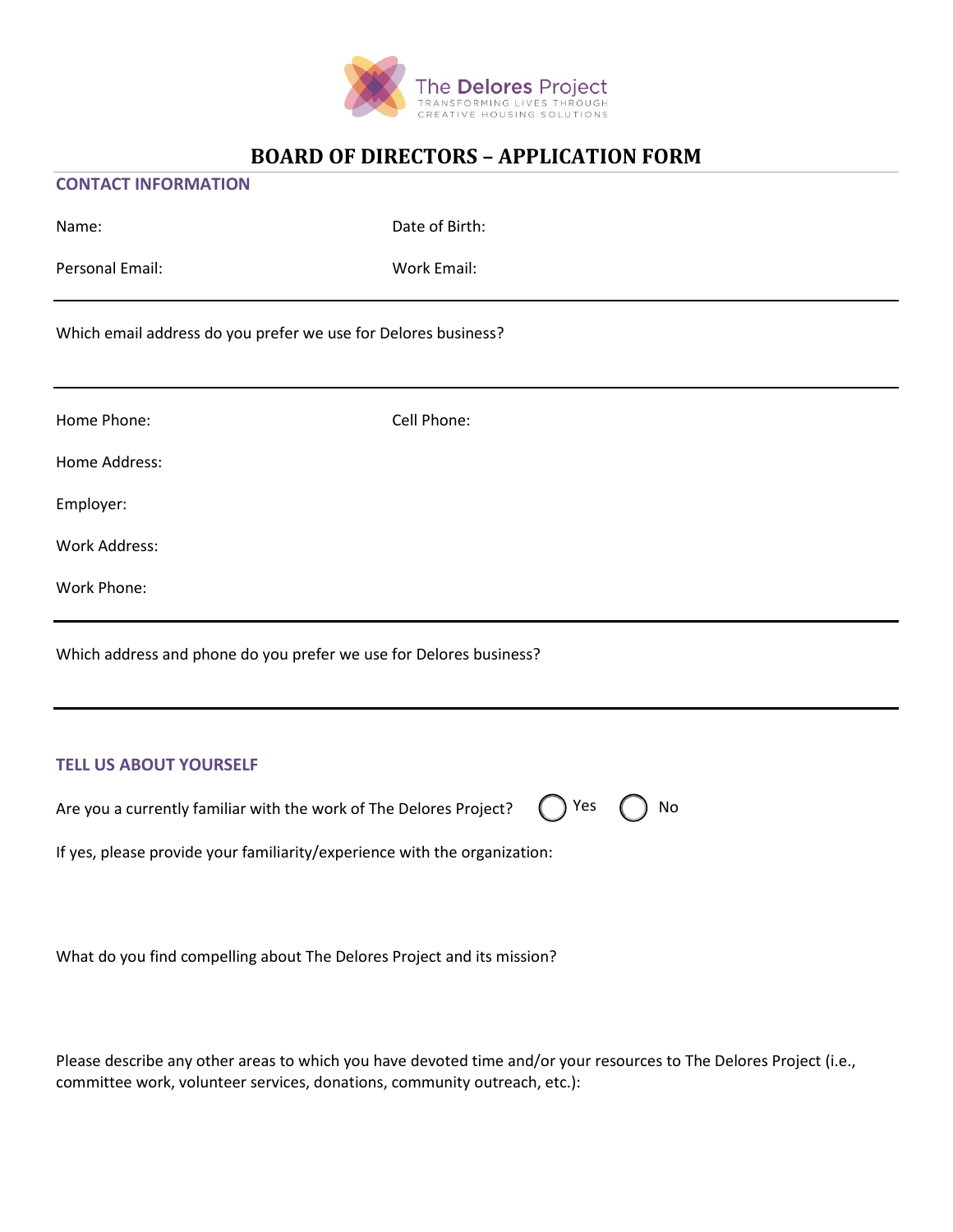

Why are you interested in serving on The Delores Project Board of Directors?

Please indicate other nonprofit board or committee experience, if any, (please specify current as well as past commitments):

Please describe what inclusiveness means to you and share an example of one or two situations in which you have worked successfully with diverse groups of people:

Please indicate relevant experience (community involvement, employment, etc) that would make you an effective member of The Delores Project Board of Directors:

Do you have any potential conflicts of interest such as past or present business relationships with TDP, its vendor, affiliates or staff? (Reporting of potential conflicts of interest does not preclude board services but acts as a notification for further inquire)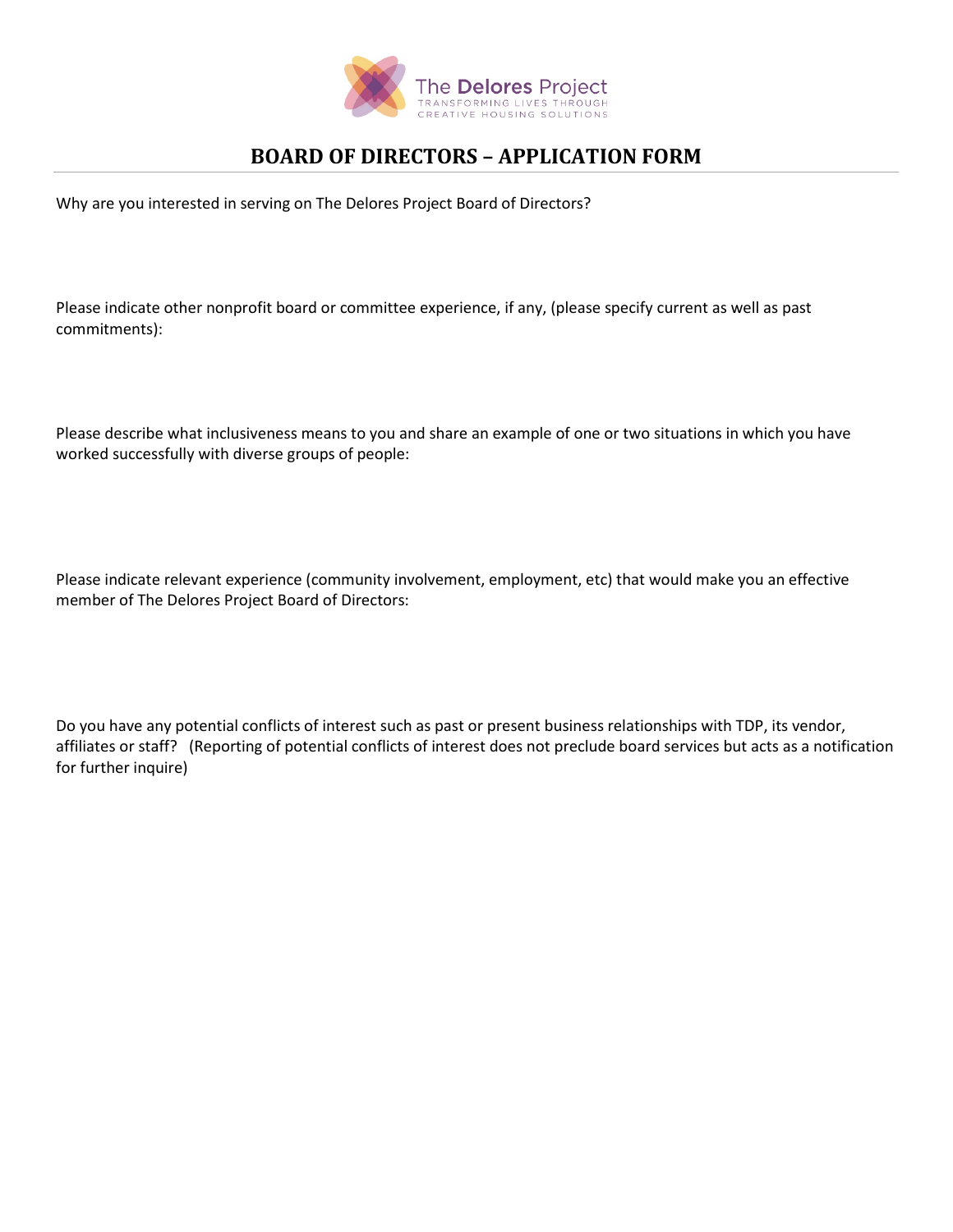

**Please answer the following questions – Are you able and available to:**

- 1. Attend monthly meetings, the fourth Wednesday of each month, 4:00 5:45 p.m.
- 2. Serve on a standing committee and devote 2-6 hours of additional work time each month
- 3. Attend an annual half or full day Board retreat:
- 4. Make ongoing financial contributions to The Delores Project each year during the term of your service in an amount that is meaningful to you and your family?

Do you have community, business or philanthropic connections that you feel would be an asset to your service on The Delores Project Board of Directors? Please provide a brief elaboration regarding any memberships, groups or affiliations you have:

Is there anything else you would like The Delores Project Board of Directors to know about your professional expertise, prior volunteer work, background, or your interest in serving on the Board?